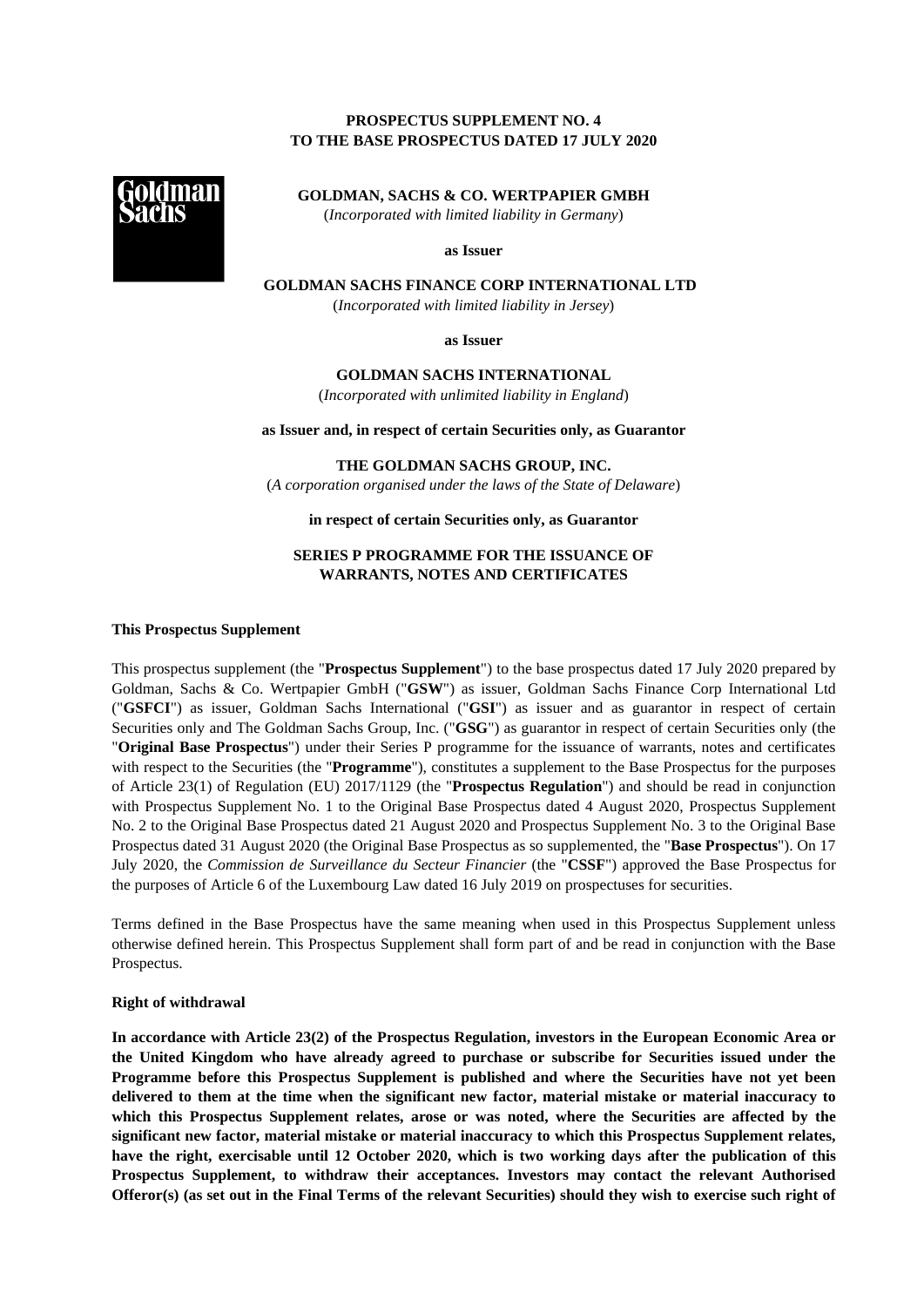## **withdrawal.**

# **Responsibility**

Each of GSI, GSW, GSFCI and GSG accepts responsibility for the information given in this Prospectus Supplement and confirms that, having taken all reasonable care to ensure that such is the case, the information contained in this Prospectus Supplement is, to the best of their knowledge, in accordance with the facts and does not omit anything likely to affect its import.

# **Purpose of this Prospectus Supplement**

The purpose of this Prospectus Supplement is to (a) incorporate by reference GSW's 2020 Interim Financial Statements (as defined below), (b) incorporate by reference GSFCI's 2020 Interim Financial Statements (as defined below) and (c) make certain changes to the information in the "Important Notices", "General Description of the Programme", "Documents Incorporated by Reference", "General Terms and Conditions of the Instruments", "General Terms and Conditions of the Notes", "Form of Final Terms (Instruments)", "Form of Final Terms (Notes)", "Goldman Sachs International", "Goldman, Sachs & Co. Wertpapier GmbH", "Goldman Sachs Finance Corp International Ltd", "Selling Restrictions" and "General Information" sections of the Base Prospectus.

This Prospectus Supplement and the documents incorporated by reference into this Prospectus Supplement will be available on the website of the Luxembourg Stock Exchange at *www.bourse.lu*.

# **Information being supplemented**

## *Incorporation by reference*

This Prospectus Supplement supplements the Base Prospectus by incorporating by reference:

- (a) the German language version of the unaudited half yearly financial statements and interim management report for the period ended 30 June 2020 (together with an unofficial English translation thereof, for which GSW accepts responsibility) ("**GSW's 2020 Interim Financial Statements**"); and
- (b) the unaudited half yearly financial statements and interim management report for the period ended 30 June 2020 ("**GSFCI's 2020 Interim Financial Statements**").

Copies of the GSW's 2020 Interim Financial Statements and the GSFCI's 2020 Interim Financial Statements have been filed with the CSSF in its capacity as competent authority under the Luxembourg Law.

GSW's 2020 Interim Financial Statements and GSFCI's 2020 Interim Financial Statements are incorporated by reference into, and form part of, this Prospectus Supplement, and the information contained in this Prospectus Supplement, GSW's 2020 Interim Financial Statements and GSFCI's 2020 Interim Financial Statements shall be deemed to update and, where applicable, supersede any information contained in the Base Prospectus, or any documents incorporated by reference therein.

## **Amendments to the Base Prospectus**

The Base Prospectus, as supplemented prior to this Prospectus Supplement, is amended and supplemented as follows:

## 1. **Amendments to the section entitled "Important Notices"**

The information in the section entitled "Important Notices" is amended and supplemented by adding the following paragraph to the section entitled "Important Notice" on page 5 of the Original Base Prospectus immediately before the paragraph entitled "Potential for discretionary determinations by the Issuer or the Calculation Agent under the Securities":

"In accordance with article 36 para. 4 lit. b FinSA, the Issuer consents, to the extent and under the conditions, if any, as specified in the relevant Pricing Supplement, to the use of this Base Prospectus and the relevant Pricing Supplement by any financial intermediary specified in the relevant Pricing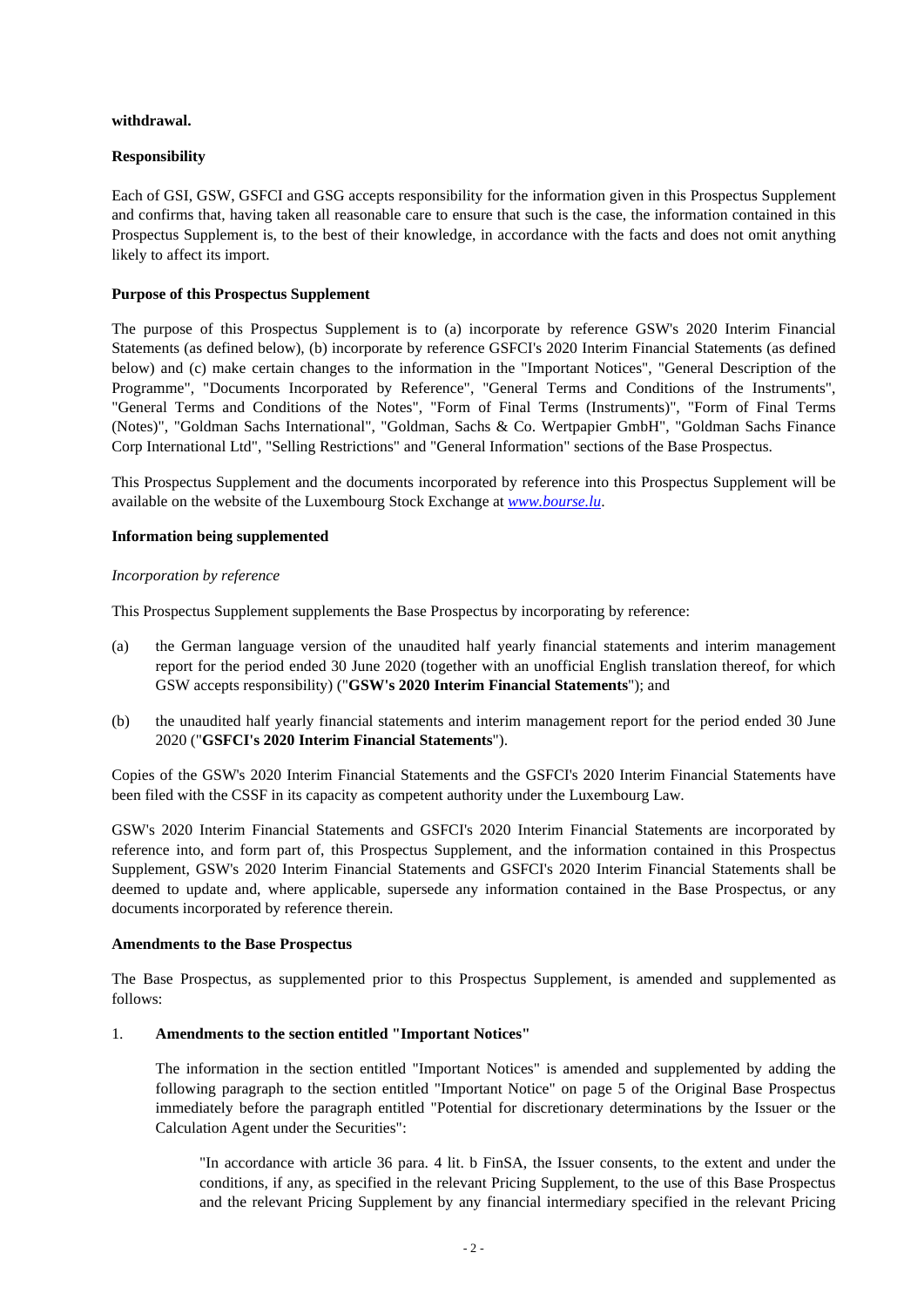Supplement under "Consent to Use the Base Prospectus in Switzerland" for publicly offering the Securities on the basis of and in accordance with this Base Prospectus and the relevant Pricing Supplement.".

## 2. **Amendments to the section entitled "General Description of the Programme"**

The information in the section entitled "General Description of the Programme" is amended and supplemented by deleting sub-section "Agents" on pages 13 to 14 of the Original Base Prospectus and replacing it with the following:

## **"Agents**

## **Notes**

| <b>Fiscal Agent:</b>            | Citibank, N.A., London Branch.                                 |  |  |
|---------------------------------|----------------------------------------------------------------|--|--|
| <b>Transfer Agents:</b>         | Citibank, N.A., London Branch and Banque Internationale à      |  |  |
|                                 | Luxembourg, société anonyme.                                   |  |  |
| <b>Finnish Paying Agent:</b>    | Skandinaviska Enskilda Banken AB (publ), Helsinki Branch,      |  |  |
|                                 | Finland.                                                       |  |  |
| <b>Swedish Paying Agent:</b>    | Skandinaviska Enskilda Banken AB (publ), Sweden.               |  |  |
| <b>Norwegian Paying Agent:</b>  | Skandinaviska Enskilda Banken AB (publ), Oslo Branch, Norway.  |  |  |
| <b>Luxembourg Paying Agent:</b> | Banque Internationale à Luxembourg, société anonyme.           |  |  |
| <b>French Paying Agent:</b>     | <b>BNP Paribas Securities Services.</b>                        |  |  |
| <b>Swiss Paying Agent</b>       | Goldman Sachs International                                    |  |  |
| <b>Swiss Programme Agent</b>    | Goldman Sachs Bank AG                                          |  |  |
| <b>Additional Paying Agent:</b> | Goldman Sachs International.                                   |  |  |
| <b>Registrar</b> (Notes):       | Citigroup Global Markets Europe AG.                            |  |  |
| <b>Calculation Agent:</b>       | Goldman Sachs International (unless otherwise specified in the |  |  |
|                                 | relevant Issue Terms).                                         |  |  |

## **Instruments**

| <b>Principal Programme Agent:</b> | Citibank Europe plc, Germany Branch.                           |  |  |
|-----------------------------------|----------------------------------------------------------------|--|--|
| <b>Finnish Paying Agent:</b>      | Skandinaviska Enskilda Banken AB (publ), Helsinki Branch,      |  |  |
|                                   | Finland.                                                       |  |  |
| <b>Swedish Paying Agent:</b>      | Skandinaviska Enskilda Banken AB (publ), Sweden.               |  |  |
| <b>Norwegian Paying Agent:</b>    | Skandinaviska Enskilda Banken AB (publ), Oslo Branch, Norway.  |  |  |
| <b>CREST</b> Paying Agent<br>and  | Equiniti Limited.                                              |  |  |
| <b>CREST Registrar:</b>           |                                                                |  |  |
| <b>Italian Paying Agent:</b>      | Citibank, N.A.                                                 |  |  |
| <b>Luxembourg Paying Agent:</b>   | Banque Internationale à Luxembourg, société anonyme.           |  |  |
| <b>French Paying Agent:</b>       | <b>BNP Paribas Securities Services.</b>                        |  |  |
| <b>Swiss Paying Agent</b>         | Goldman Sachs International                                    |  |  |
| <b>Swiss Programme Agent</b>      | Goldman Sachs Bank AG                                          |  |  |
| <b>Additional Paying Agent:</b>   | Goldman Sachs International.                                   |  |  |
| <b>Calculation Agent:</b>         | Goldman Sachs International (unless otherwise specified in the |  |  |
|                                   | relevant Issue Terms).".                                       |  |  |

## 3. **Amendments to the section entitled "Documents Incorporated by Reference"**

(a) The information in the section entitled "Documents Incorporated by Reference" is amended and supplemented by deleting sub-section 2 entitled "Goldman Sachs & Co Wertpapier GmbH" on pages 106 to 107 of the Original Base Prospectus and replacing it with the following: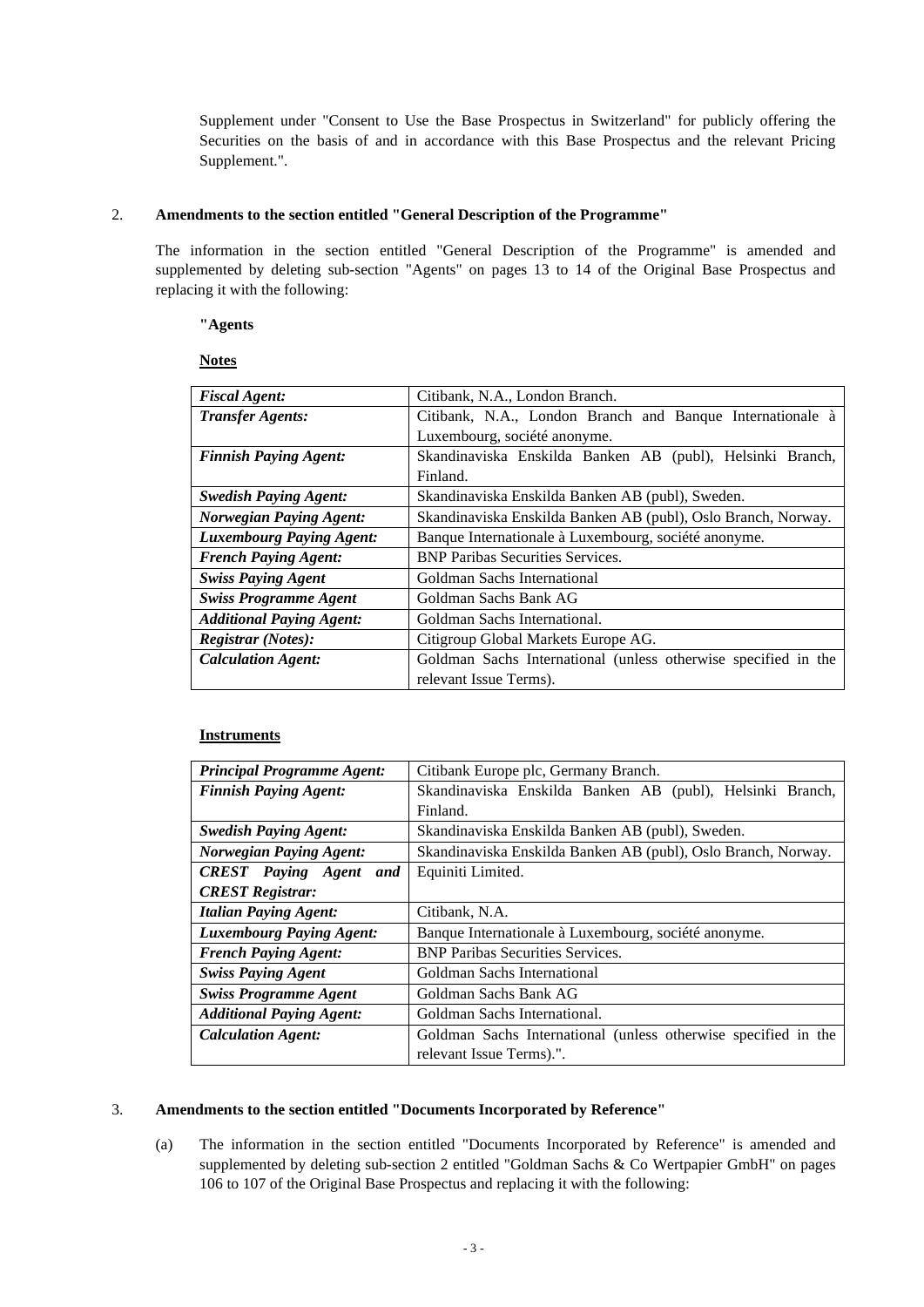## "**2. Goldman Sachs & Co Wertpapier GmbH**

The following documents, which have previously been published and have been filed with the CSSF, shall be deemed to be incorporated by reference into, and to form part of, this Base Prospectus:

- (a) The German language version of the unaudited half yearly financial statements and interim management report for the period ended 30 June 2020 (accessible on https://www.goldmansachs.com/investor-relations/financials/subsidiary-financialinfo/gsw/1260-Financials-2020-HY.pdf) (*together with, an unofficial English translation thereof, for which GSW accepts responsibility, accessible on* https://www.goldmansachs.com/investor-relations/financials/subsidiary-financialinfo/gsw/1260-Financials-2020-HY-en.pdf) ("**GSW's 2020 Interim Financial Statements**");
- (b) The German language version of the (i) Financial Statements for the period ending 31 December 2019 and the Management Report for the Financial Year 2019 and (ii) Auditors' Report thereon ((i) and (ii) are accessible on http://dl.bourse.lu/dlp/106afc3c1323224eba8da7d7bab9aa76d8) (*together with, in each case, an unofficial English translation thereof, for which GSW accepts responsibility, accessible on* http://dl.bourse.lu/dlp/10a71cc0fd4500402a8ea2b14b9906514b) ("**GSW's 2019 Financial Statements**"); and
- (c) The German language version of the (i) Financial Statements for the period ending 31 December 2018 and the Management Report for the Financial Year 2018 and (ii) Auditors' Report thereon ((i) and (ii) are accessible on http://dl.bourse.lu/dlp/108154e3a2994c41d0a007166728ad95f0) (*together with, in each case, an unofficial English translation thereof, for which GSW accepts responsibility, accessible on* http://dl.bourse.lu/dlp/10cdaa4bdc720f44dd8987f504020d12ce) ("**GSW's 2018 Financial Statements**").

#### **Cross-Reference List**

| <b>GSW</b> Information in the<br><b>Financial Statements</b> | <b>GSW's 2020</b><br>Interim Financial<br>Statements* | <b>GSW's 2019</b><br><b>Financial</b><br>Statements* | <b>GSW's 2018</b><br><b>Financial</b><br>Statements* |  |
|--------------------------------------------------------------|-------------------------------------------------------|------------------------------------------------------|------------------------------------------------------|--|
| <b>Balance Sheet</b>                                         | p. 5                                                  | p. 11                                                | p. 11                                                |  |
| Profit<br>Loss<br>and<br>Account/Income Statement            | p. 6                                                  | p. 13                                                | p. 13                                                |  |
| <b>Cash Flow Statement</b>                                   | p. 14                                                 | pp. 19, 23                                           | p. 25                                                |  |
| the<br>Financial<br><b>Notes</b><br>to<br><b>Statements</b>  | pp. 8-9, 11-12                                        | pp. 15-20                                            | pp. 15-21                                            |  |
| Auditors'<br>Independent                                     | N/A                                                   | pp. 25-30                                            | pp. 27-32                                            |  |
| Report                                                       |                                                       |                                                      |                                                      |  |
| Statement of Changes in<br>Equity                            | p. 15                                                 | p. 21                                                | p. 23                                                |  |

\* The page numbers referenced above in relation to GSW's 2020 Interim Financial Statements, GSW's 2019 Financial Statements and GSW's 2018 Financial Statements relate to the order in which the pages appear in the PDF version of such document.

Only the German language versions of GSW's 2020 Interim Financial Statements, GSW's 2019 Financial Statements and GSW's 2018 Financial Statements relating to GSW are legally binding. The page references above refer to the English language versions of GSW's 2020 Interim Financial Statements, GSW's 2019 Financial Statements and GSW's 2018 Financial Statements.

Any information included in the documents incorporated by reference that is not included in the cross-reference list is not incorporated by reference and is therefore not relevant to an investor (meaning that is not necessary information to be included in the Base Prospectus pursuant to Article 6(1) of the Prospectus Regulation and is not otherwise required to be included under the relevant schedules of the PR Regulation)."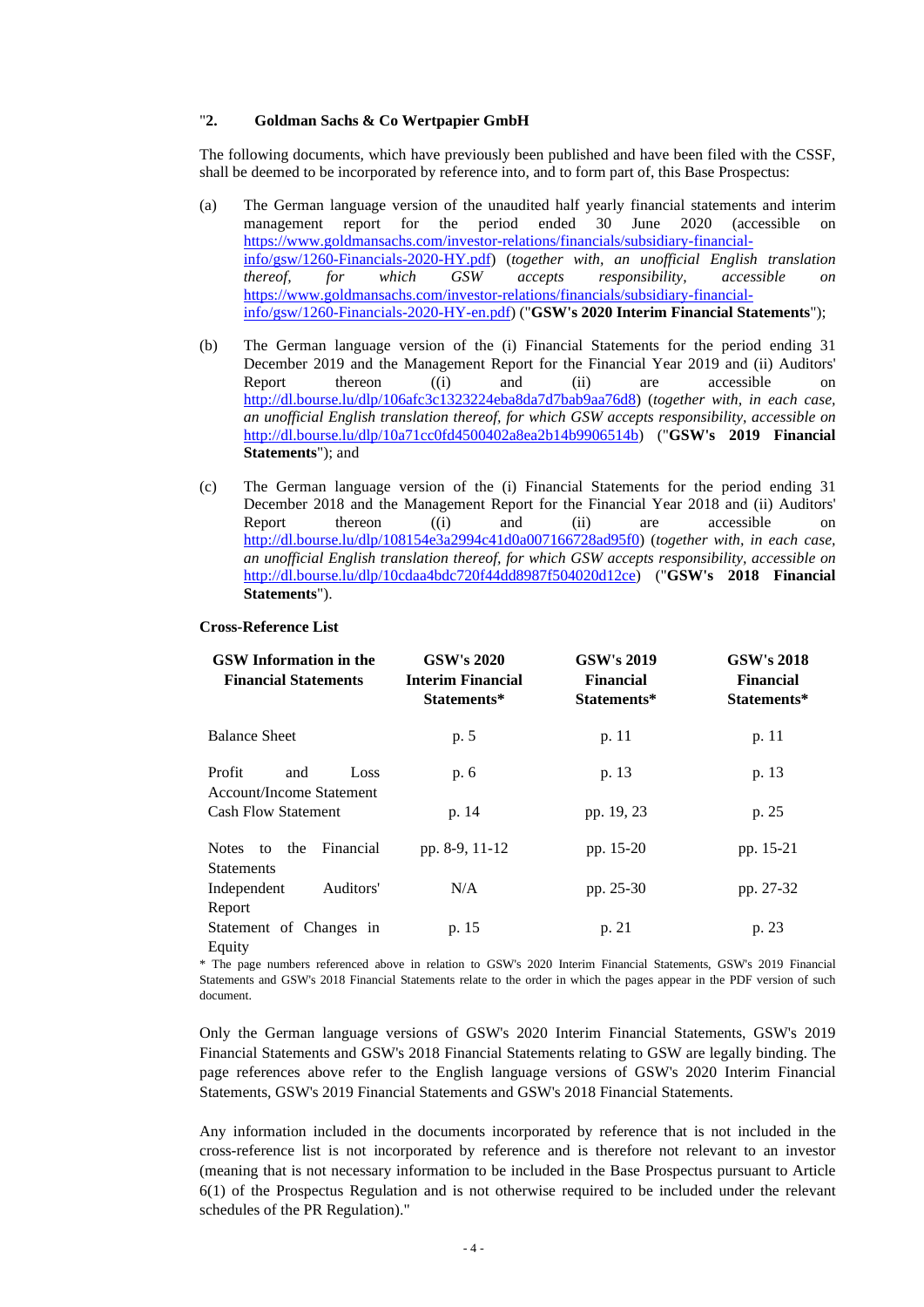(b) The information in the section entitled "Documents Incorporated by Reference" is amended and supplemented by deleting sub-section 3 entitled "Goldman Sachs Finance Corp International Ltd" on page 107 of the Original Base Prospectus and replacing it with the following:

## **"3. Goldman Sachs Finance Corp International Ltd**

The following documents, which have previously been published and have been filed with the CSSF, shall be deemed to be incorporated by reference into, and to form part of, this Base Prospectus:

- (a) The unaudited half yearly financial statements and interim management report for the period ended 30 June 2020 ("**GSFCI's 2020 Interim Financial Statements**") (accessible on https://www.goldmansachs.com/investor-relations/financials/current/subsidiary-financialinfo/gsfci/gsfci-30-june-2020-financial-statements.pdf);
- (b) The Annual Report for the fiscal year ended 31 December 2019 of GSFCI ("**GSFCI's 2019 Annual Report** which includes the management report and the audited financial statements of GSFCI for the period ended 31 December 2019 ("**GSFCI's 2019 Financial Statements**") (accessible on https://www.goldmansachs.com/investor-relations/redirects/gsfci-31 december-2019-financial-statements ); and
- (c) The Annual Report for the fiscal year ended 31 December 2018 of GSFCI ("**GSFCI's 2018 Annual Report**"), which includes the management report and the audited financial statements of GSFCI for the period ended 31 December 2018 ("**GSFCI's 2018 Financial Statements**") (accessible on https://www.goldmansachs.com/investorrelations/redirects/gsfci-31-december-2018-financial-statements.html ).

#### **Cross-Reference List**

| <b>GSFCI's Information in</b><br>the Financial Statements | <b>GSFCI's 2020</b><br><b>Interim Financial</b><br><b>Statements</b> | <b>GSFCI's 2019</b><br><b>Annual Report</b> | <b>GSFCI's 2018</b><br><b>Annual Report</b> |  |
|-----------------------------------------------------------|----------------------------------------------------------------------|---------------------------------------------|---------------------------------------------|--|
| <b>Management Report</b>                                  | pp. 2-3                                                              | pp. 2-3                                     | pp. 3-5                                     |  |
| <b>Profit and Loss Account</b>                            | p. 4                                                                 | p. 10                                       | p. 11                                       |  |
| <b>Balance Sheet</b>                                      | p. 5                                                                 | p. 11                                       | p. 12                                       |  |
| Statement of Changes in<br>Equity                         | p. 6                                                                 | p. 12                                       | p. 13                                       |  |
| <b>Statement of Cash Flows</b>                            | p. 6                                                                 | p. 12                                       | p. 13                                       |  |
| Notes to the Financial<br><b>Statements</b>               | pp. 7-14                                                             | p. 13-27                                    | pp. 14-29                                   |  |
| Independent Auditors'<br>Report                           | N/A                                                                  | pp. 5-9                                     | pp. 7-10                                    |  |

### **Information required by the PR regulation Document/Location**

*Expected financing of GSFCI's activities (Annex 6, Item 4, Item 4.1.8 of the PR Regulation)*  GSFCI's 2019 Annual Report (pp. 2-3)

Any information included in the documents incorporated by reference that is not included in the cross-reference list is not incorporated by reference and is therefore not relevant to an investor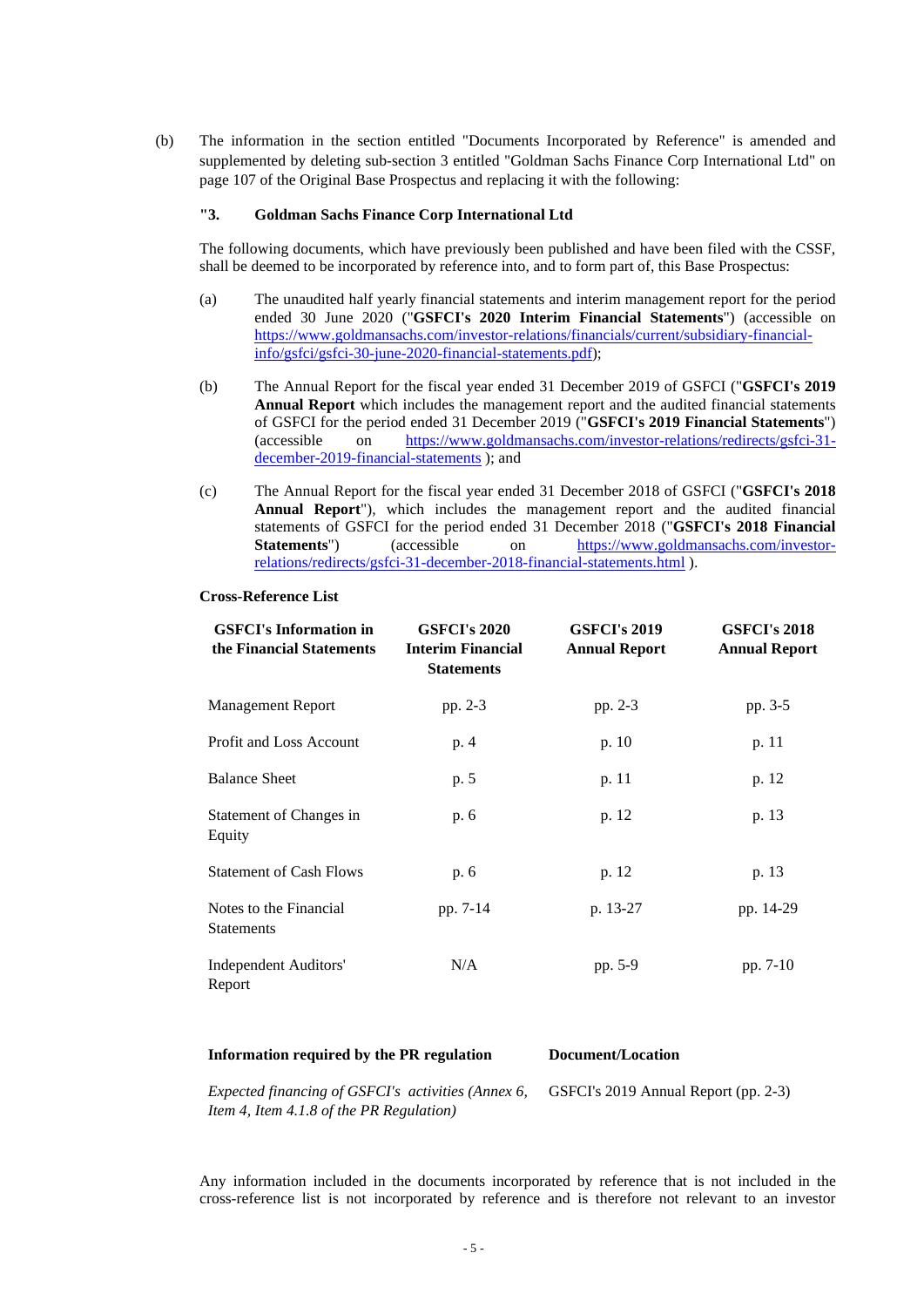(meaning that it is not necessary information to be included in the Base Prospectus pursuant to Article 6(1) of the Prospectus Regulation and is not otherwise required to be included under the relevant schedules of the PR Regulation)."

## 4. **Amendments to the section entitled "General Terms and Conditions of the Instruments"**

The information in the section entitled "General Terms and Conditions of the Instruments" is amended and supplemented by:

- (a) deleting paragraph (b) in General Terms and Conditions of the Instruments (*Introduction*) on page 131 of the Original Base Prospectus and replacing it with the following:
	- "(b) *Programme Agency Agreement*: The warrants (the "**Warrants**") and the certificates (the "**Certificates**", and together with the Warrants, the "**Instruments**") are issued pursuant to a programme agency agreement, dated 29 May 2019 (the "**Programme Agency Agreement**"), which expression shall include any amendments or supplements thereto or replacements thereof under the Programme from time to time) between the Issuers, Citibank Europe plc, Germany Branch as principal programme agent in respect of the Instruments (the "**Principal Programme Agent**", which expression shall include any successor or substitute principal programme agent appointed in accordance with the Programme Agency Agreement), Skandinaviska Enskilda Banken AB (publ) as Swedish paying agent (the "**Swedish Paying Agent**"), Skandinaviska Enskilda Banken AB (publ), Oslo Branch as Norwegian paying agent (the "**Norwegian Paying Agent**"), Skandinaviska Enskilda Banken AB (publ), Helsinki Branch as Finnish paying agent (the "**Finnish Paying Agent**"), Banque Internationale à Luxembourg, société anonyme, as paying agent in Luxembourg (the "**Luxembourg Paying Agent**"), BNP Paribas Securities Services as paying agent in respect of Instruments cleared through Euroclear France (the "**French Paying Agent**"), and GSI as paying agent in respect of Swiss Securities (the **''Swiss Paying Agent''**) and Goldman Sachs Bank AG as Swiss programme agent in respect of Swiss Securities (the Swiss **Programme Agent**"), Equiniti Limited as paying agent in respect of Instruments cleared through CREST (the "**CREST Paying Agent**") and registrar in respect of Instruments cleared through CREST (the "**CREST Registrar**"), Citibank, N.A., Milan Branch as paying agent in Italy in respect of Instruments cleared through Monte Titoli (the "**Italian Paying Agent**") and GSI as additional paying agent (the "**Additional Paying Agent**", and together with the Principal Programme Agent, the Swedish Paying Agent, the Norwegian Paying Agent, the Finnish Paying Agent, the Luxembourg Paying Agent, the French Paying Agent, the Swiss Paying Agent, the CREST Paying Agent and the Italian Paying Agent, the "**Paying Agents**", which expression shall include any successor or additional paying agents appointed in accordance with the Programme Agreement) and Goldman Sachs International or such other calculation agent as may be specified in the relevant Issue Terms as calculation agent (the "**Calculation Agent**", which expression shall include any successor calculation agent appointed in accordance with the Programme Agency Agreement). References herein to the "**Agents**" are to the Paying Agents and the CREST Registrar and any reference to an "**Agent**" is to any one of them. Holders (as defined in General Instrument Condition 2 (*Definitions and Interpretation*)) are deemed to have notice of all the provisions (including the form of Exercise Notice referred to in General Instrument Condition 10 (*Exercise Procedure*)) of the Programme Agency Agreement.";
- (b) deleting the definition of "Exercise Notice" in General Terms and Conditions of the Instruments (*Definitions and Interpretation*) on page 144 of the Original Base Prospectus and replacing it with the following:

""**Exercise Notice**" means in respect of Instruments other than Nordic Registered Instruments, an exercise notice in the form set out in the Programme Agency Agreement (copies of which may be obtained from Euroclear, Clearstream, Luxembourg or the Paying Agents or, in respect of Swiss Securities, the Swiss Programme Agent);";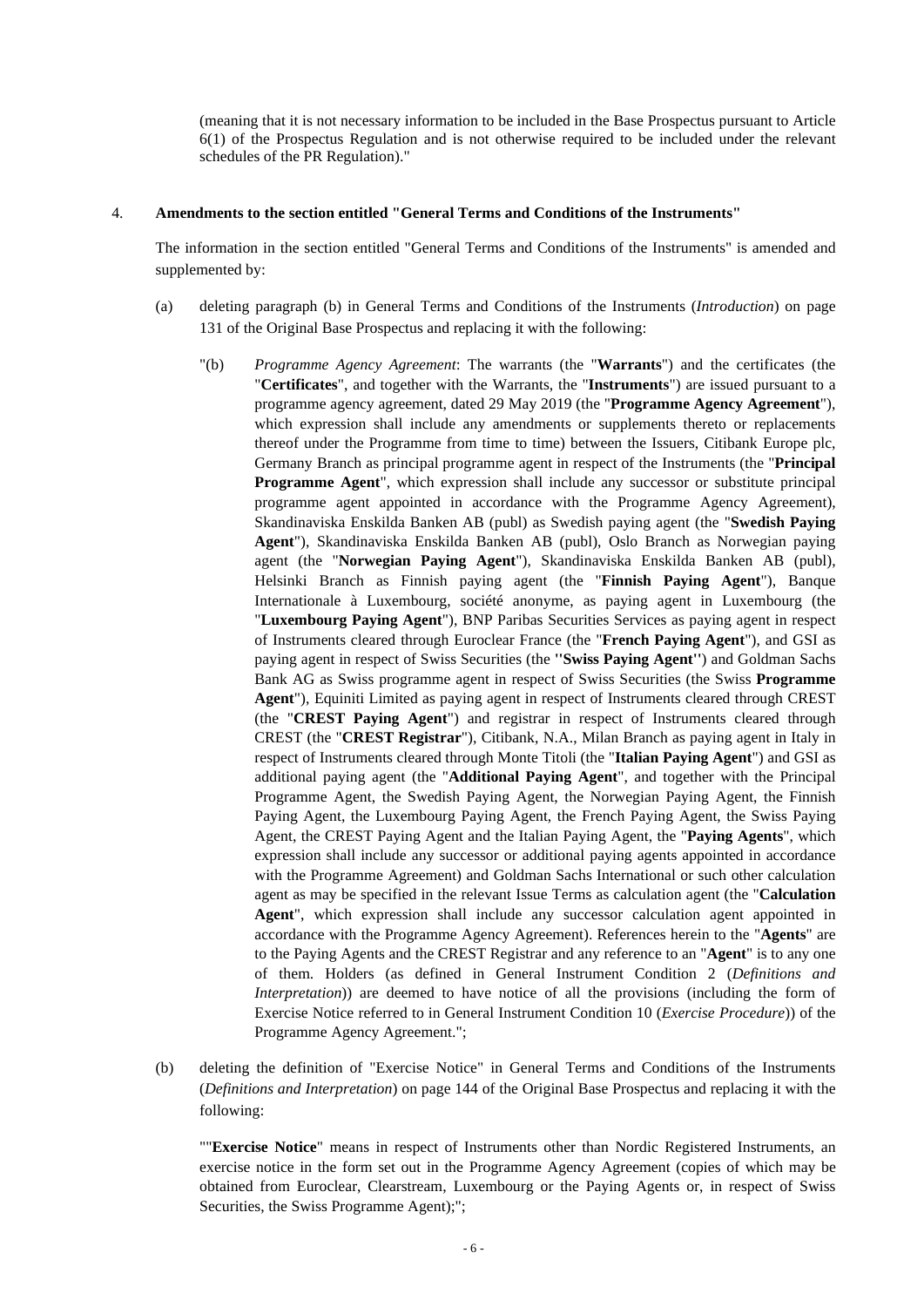(c) adding the following definition in General Terms and Conditions of the Instruments (*Definitions and Interpretation*) immediately below the definition of "Swiss Paying Agent" on page 159 of the Original Base Prospectus:

""**Swiss Programme Agent**" has the meaning given in General Instrument Condition 1(b) (*Programme Agency Agreement*);"; and

- (d) deleting sub-paragraph 10(b)(iii) in General Terms and Conditions of the Instruments (*Exercise Procedure and Payments*) on page 172 of the Original Base Prospectus and replacing it with the following:
	- "(iii) in the case of Swiss Securities, the Calculation Agent, and copied to the Swiss Programme Agent; or".

#### 5. **Amendments to the section entitled "General Terms and Conditions of the Notes"**

The information in the section entitled "General Terms and Conditions of the Notes" is amended and supplemented by:

- (a) deleting paragraph (b) in General Terms and Conditions of the Notes (*Introduction*) on page 218 of the Original Base Prospectus and replacing it with the following:
	- "(b) *Programme Agency Agreement*: The notes (the "**Notes**") other than South African Notes, are issued pursuant to a programme agency agreement dated 29 May 2019 (the "**Programme Agency Agreement**", which expression shall include any amendments or supplements thereto or replacements thereof under the Programme from time to time) between the Issuers, Citigroup Global Markets Europe AG as registrar in respect of the Notes (the "**Registrar**", which expression shall include any successor registrar appointed in accordance with the Programme Agency Agreement), Citibank, N.A., London Branch as fiscal agent (the "**Fiscal Agent**", which expression shall include any successor fiscal agent appointed in accordance with the Agency Agreement), Citibank, N.A., London Branch and Banque Internationale à Luxembourg, société anonyme as transfer agents (the "**Transfer Agents**"), Skandinaviska Enskilda Banken AB (publ), Oslo Branch as Norwegian paying agent (the "**Norwegian Paying Agent**"), Skandinaviska Enskilda Banken AB (publ), Helsinki Branch as Finnish paying agent (the "**Finnish Paying Agent**") and Skandinaviska Enskilda Banken AB (publ) as Swedish paying agent (the "**Swedish Paying Agent**"), Banque Internationale à Luxembourg, société anonyme as paying agent in Luxembourg (the "**Luxembourg Paying Agent**"), BNP Paribas Securities Services as paying agent in France (the "**French Paying Agent**"), and GSI as paying agent in respect of Swiss Securities (the ''**Swiss Paying Agent**''), Goldman Sachs Bank AG as Swiss programme agent in respect of Swiss Securities (the "**Swiss Programme Agent**") and GSI as additional paying agent (the "**Additional Paying Agent**", and, together with the Fiscal Agent, the Norwegian Paying Agent, the Finnish Paying Agent, the Swedish Paying Agent, the Luxembourg Paying Agent, the Swiss Paying Agent and the French Paying Agent, the "**Paying Agents**", which expression shall include any successor or additional paying agents appointed from time to time in accordance with the Programme Agency Agreement). References herein to the "**Agents**" are to the Registrar, the Transfer Agents and the Paying Agents and any reference to an "**Agent**" is to any one of them.";
- (b) adding the following definition in General Terms and Conditions of the Notes (*Definitions and Interpretation*) immediately below the definition of "Swiss Paying Agent" on page 243 of the Original Base Prospectus:

""**Swiss Programme Agent**" has the meaning given in General Note Condition 1(b) (*Programme Agency Agreement*);"; and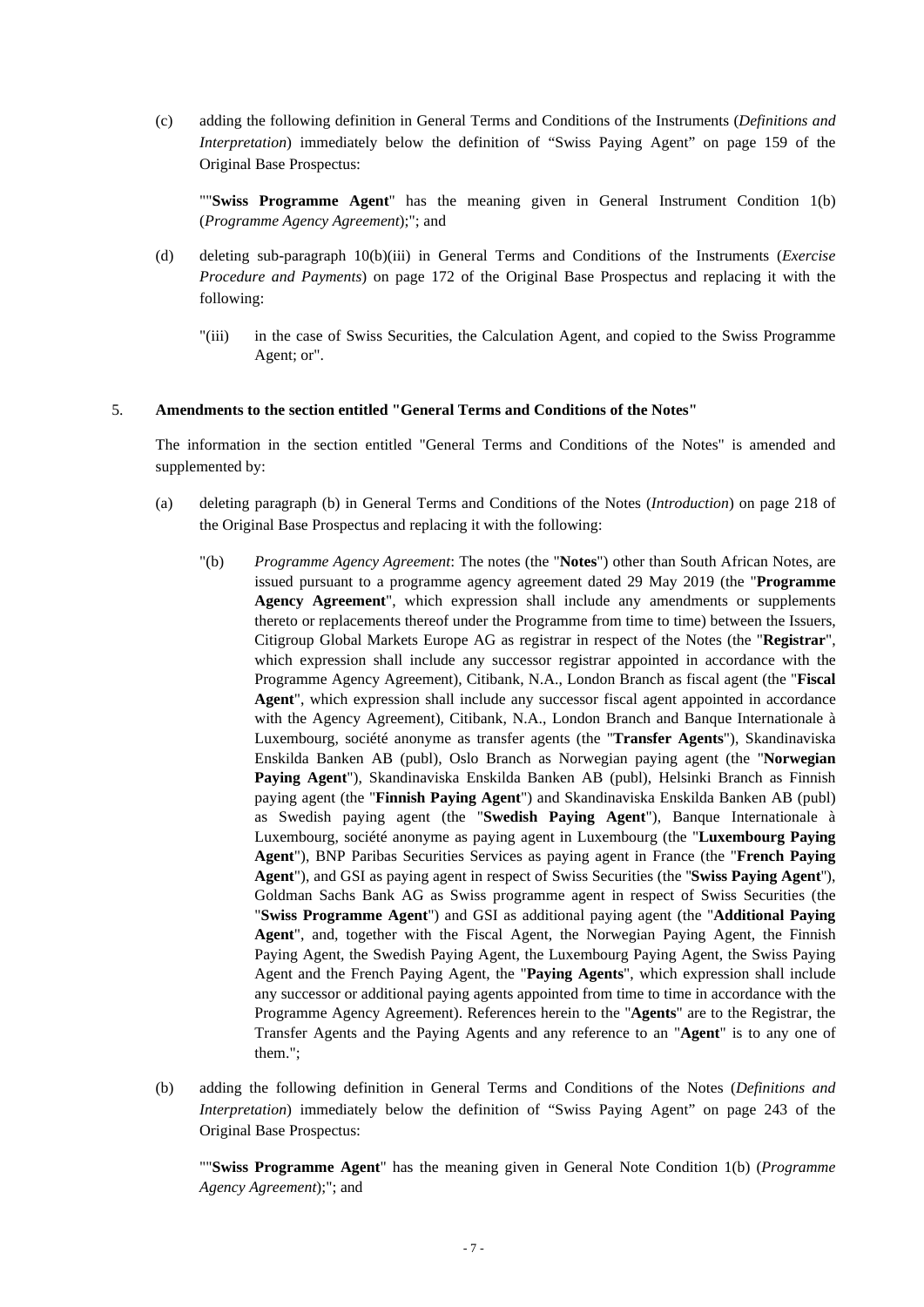- (c) deleting sub-paragraph 20(iii) in General Terms and Conditions of the Notes (*Agents*) on page 278 of the Original Base Prospectus and replacing it with the following:
	- "(iii) so long as any Euroclear Finland Registered Notes are outstanding, a Finnish Paying Agent; so long as any Euroclear Sweden Registered Notes are outstanding, a Swedish Paying Agent; so long as any VPS Registered Notes are outstanding, a Norwegian Paying Agent; so long as any Swiss Securities are outstanding, a Swiss Paying Agent and a Swiss Programme Agent, and so long as any Euroclear France Registered Notes or French Law Notes are outstanding, a French Paying Agent; and".

### 6. **Amendments to the section entitled "Form of Final Terms (Instruments)"**

The information in the section entitled "Form of Final Terms (Instruments)" is amended and supplemented by:

- (a) deleting paragraph 80 in the Contractual Terms on page 644 of the Original Base Prospectus and replacing it with the following:
	- "80. **Swiss withdrawal right pursuant to article 63 para 5 FinSO:** [Applicable: If an obligation to prepare a supplement to the Base Prospectus pursuant to article 56 para 1 of the Financial Services Act (FinSA) is triggered during the subscription period, subscriptions may be withdrawn within two days of publication of the supplement.] [Not applicable].

(*Specify as applicable in case of a Swiss public offer where a withdrawal right pursuant to article 63 para 5 Financial Services Ordinance (FinSO) is granted*).";

(b) adding the following new paragraph above paragraph 81 *Supplementary Provisions for Belgian Securities* in the Contractual Terms on page 644 of the Original Base Prospectus:

| "81. | [Consent to use the                                                                                                                         |                                                                                                               |
|------|---------------------------------------------------------------------------------------------------------------------------------------------|---------------------------------------------------------------------------------------------------------------|
|      | Prospectus<br><b>Base</b><br>in                                                                                                             |                                                                                                               |
|      | Switzerland:                                                                                                                                |                                                                                                               |
|      | Identity of financial<br>intermediary(ies) that are<br>allowed to use the Base<br>Prospectus for public<br>offerings in Switzerland:        | <i>linsert name and address of any financial intermediary which has</i><br>consent to use the Base Prospectus |
|      | Offer<br>period<br>which subsequent resale<br>or final placement of<br>by<br>financial<br><b>Notes</b><br>intermediaries can<br>be<br>made: | during [ <i>specify</i> ]]"; and                                                                              |

(c) deleting the paragraph "Withdrawal right pursuant to article 63 para 5 FinSA in case of a supplement to the Base Prospectus" of section 8 "Terms and Conditions of the Offer" in the part entitled "Other Information" in the Contractual Terms on pages 652 to 654 of the Original Base Prospectus and replacing it with the following:

> "[*insert in case of a Swiss offer where a*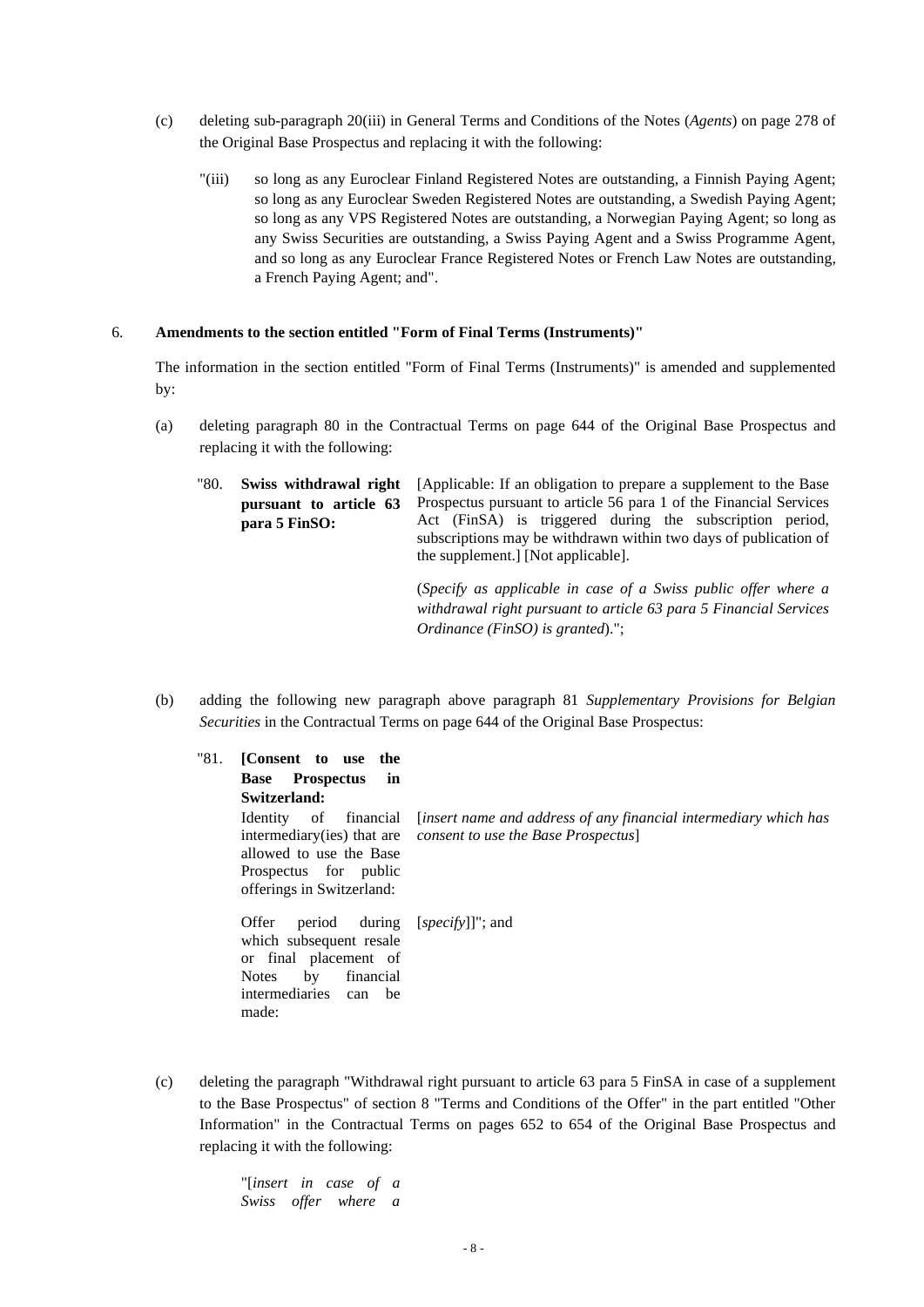*withdrawal right is granted pursuant to article 63 para 5 FinSO*: **Swiss withdrawal right**

Withdrawal right pursuant to article 63 para 5 FinSO in case of a supplement to the Base Prospectus: If an obligation to prepare a supplement to the Base Prospectus pursuant to article 56 para 1 FinSA is triggered during the subscription period, subscriptions may be withdrawn within two days of publication of the supplement.]".

## 7. **Amendments to the section entitled "Form of Final Terms (Notes)"**

The information in the section entitled "Form of Final Terms (Notes)" is amended and supplemented by:

- (a) deleting paragraph 77 in the Contractual Terms on page 750 of the Original Base Prospectus and replacing it with the following:
	- "77. **Swiss withdrawal right pursuant to article 63 para 5 FinSO:** [Applicable: If an obligation to prepare a supplement to the Base Prospectus pursuant to article 56 para 1 of the Financial Services Act (FinSA) is triggered during the subscription period, subscriptions may be withdrawn within two days of publication of the supplement.] [Not applicable].

(*Specify as applicable in case of a Swiss public offer where a withdrawal right pursuant to article 63 para 5 Financial Services Ordinance (FinSO) is granted*).";

(b) adding the following new paragraph above paragraph 78 *Supplementary Provisions for Belgian Securities* in the Contractual Terms on page 750 of the Original Base Prospectus:

| "78. | [Consent to use the<br>Prospectus<br><b>Base</b><br>in                                                                                                                       |                                                                                                                                                 |
|------|------------------------------------------------------------------------------------------------------------------------------------------------------------------------------|-------------------------------------------------------------------------------------------------------------------------------------------------|
|      | Switzerland:                                                                                                                                                                 |                                                                                                                                                 |
|      | Identity of financial<br>allowed to use the Base<br>Prospectus for public<br>offerings in Switzerland:                                                                       | <i>linsert name and address of any financial intermediary which has</i><br>intermediary(ies) that are <i>consent to use the Base Prospectus</i> |
|      | period during [ <i>specify</i> ]]"; and<br>Offer<br>which subsequent resale<br>or final placement of<br>by<br>financial<br><b>Notes</b><br>intermediaries can<br>be<br>made: |                                                                                                                                                 |

(c) adding the following sub-paragraph after the paragraph "Conditions attached to the consent" in section 11 "Terms and Conditions of the Offer" in the part entitled "Other Information" in the Contractual Terms on pages 758 to 759 of the Original Base Prospectus:

> "[*insert in case of a Swiss offer where a withdrawal right is*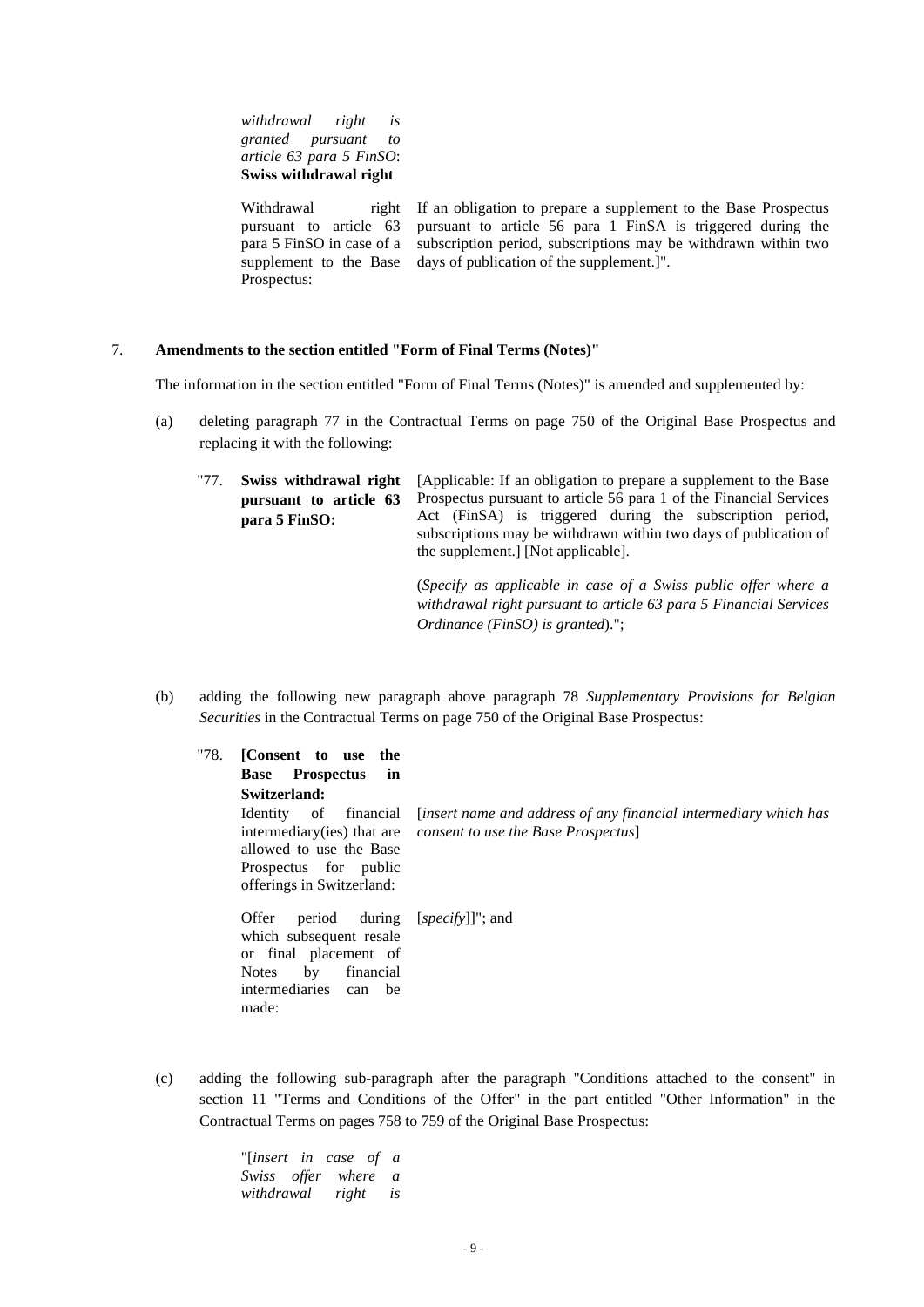*granted pursuant to article 63 para 5 FinSO*: **Swiss withdrawal right**

Withdrawal right pursuant to article 63 para 5 FinSO in case of a supplement to the Base Prospectus: If an obligation to prepare a supplement to the Base Prospectus pursuant to article 56 para 1 FinSA is triggered during the subscription period, subscriptions may be withdrawn within two days of publication of the supplement.]".

## 8. **Amendments to the section entitled "Goldman Sachs International"**

The information in the section entitled "Goldman Sachs International" is amended and supplemented by deleting the information under the sub-heading entitled "Capitalisation" on page 999 of the Original Base Prospectus and replacing it with the following:

## "**Capitalisation**

As at 31 May 2020, GSI had 598,182,053 issued ordinary shares of U.S.\$ 1.00 each. The issue of additional shares by GSI shall be at the discretion of the Directors of GSI in accordance with Article 1.6 of the Articles of Association of GSI. All of the issued shares are fully paid and are owned by Goldman Sachs Group UK Limited.

No categories of persons have subscription rights for additional capital and there are no agreements requiring the issue of additional shares. The right of shareholders to receive a proportional part of any new issue of shares has been disapproved by GSI.

At the time hereof, there are no convertible bonds or options on GSI's ordinary or preference shares outstanding which have been issued by GSI or by group companies of GSI.

GSI is an indirect wholly owned subsidiary of GSG and does not own any of its issued ordinary shares. Its shares are not listed nor traded."

## 9. **Amendments to the section entitled "Goldman, Sachs & Co. Wertpapier GmbH"**

The information in the section entitled "Goldman, Sachs & Co. Wertpapier GmbH" is amended and supplemented by deleting the information under the sub-heading entitled "Selected Financial Information" on pages 1006 to 1007 of the Original Base Prospectus and replacing it with the following:

#### **"Selected Financial Information**

The selected financial information set out below has been extracted from (as applicable) (i) GSW's 2019 Financial Statements, which have been audited by PricewaterhouseCoopers GmbH Wirtschaftsprüfungsgesellschaft ("**PwC GmbH**") and on which PwC GmbH issued an unqualified audit report, (ii) GSW's 2018 Financial Statements, which have been audited by PwC GmbH and on which PwC GmbH issued an unqualified audit report, and (iii) GSW's 2020 Interim Financial Statements, which have not been audited.

GSW's 2019 Financial Statements, GSW's 2018 Financial Statements and GSW's 2020 Interim Financial Statements are incorporated by reference into this Base Prospectus. The financial information presented below should be read in conjunction with the financial statements included in such documents, the notes thereto and report thereon.

The following table shows selected key historical financial information in relation to GSW: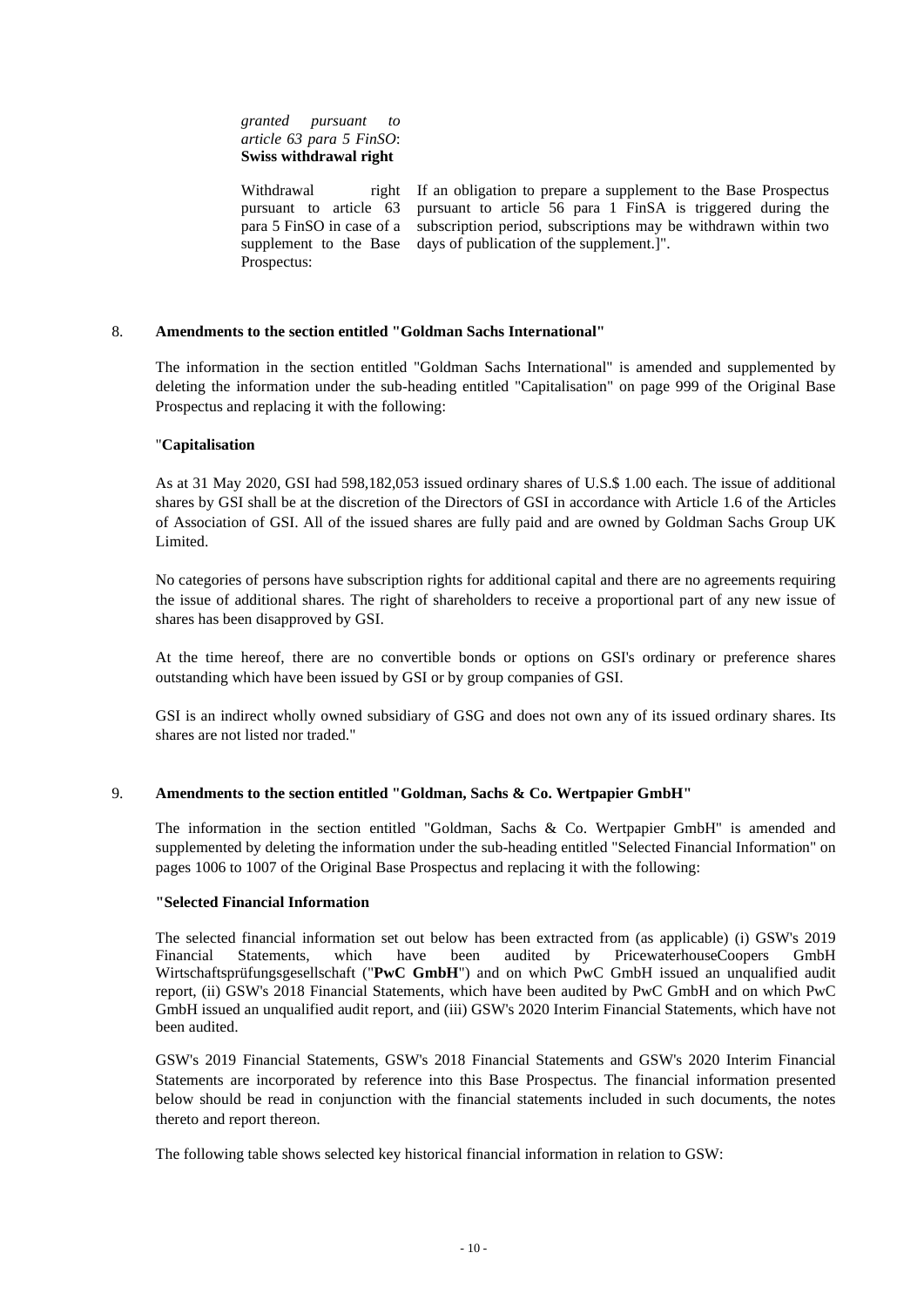|                                    | As at and for the six months ended<br>(unaudited) |                         | As at and for the year ended<br>(audited) |                         |
|------------------------------------|---------------------------------------------------|-------------------------|-------------------------------------------|-------------------------|
| (in EUR)                           | 30 June 2020                                      | 30 June 2019            | 31 December 2019                          | <b>31 December 2018</b> |
| Income taxes                       | -421,824.86                                       | $-270.744.01$           | $-814,324.68$                             | $-389,205.93$           |
| Income after taxes /<br>Net income | 831,087.57                                        | 580,901.80              | 1,715,857.30                              | 829,930.59              |
|                                    | As of<br>(unaudited)                              |                         |                                           | As of<br>(audited)      |
| (in EUR)                           | 30 June 2020                                      | <b>31 December 2019</b> | 31 December 2019                          | <b>31 December 2018</b> |
| <b>Current Assets</b>              | 10,551,772,579.10                                 | 7,786,953,111.52        | 7,786,953,111.52                          | 7,397,795,665.36        |
| Capital and reserves               | 7,881,660.35                                      | 7,050,572.78            | 7,050,572.78                              | 5,334,715.48            |

### 10. **Amendments to the section entitled "Goldman Sachs Finance Corp International Ltd"**

The information in the section entitled "Goldman Sachs Finance Corp International Ltd" is amended and supplemented by deleting the information under the sub-heading entitled "Selected Financial Information" on pages 1008 to 1009 of the Original Base Prospectus and replacing it with the following:

#### **"Selected Financial Information**

The selected financial information set out below has been extracted from (i) GSFCI's 2019 Financial Statements, (ii) GSFCI's 2018 Financial Statements, which have been audited by PricewaterhouseCoopers LLP, and on which PricewaterhouseCoopers LLP have issued an unqualified audit report, and (iii) GSFCI's 2020 Interim Financial Statements, which have not been audited.

GSFCI's 2019 Financial Statements, GSFCI's 2018 Financial Statements and GSFCI's 2020 Interim Financial Statements are incorporated by reference into this Base Prospectus. The financial information presented below should be read in conjunction with GSFCI's 2019 Financial Statements, GSFCI's 2018 Financial Statements and GSFCI's 2020 Interim Financial Statements and the notes thereto.

The following table shows selected key historical financial information in relation to GSFCI:

|                                    | As at and for the six months ended<br>(unaudited) |                      | As at and for the period ended<br>(audited) |                  |
|------------------------------------|---------------------------------------------------|----------------------|---------------------------------------------|------------------|
| (in USD thousands)                 | 30 June 2020                                      | 30 June 2019         | 31 December 2019                            | 31 December 2018 |
| Operating profit                   | (11,885)                                          | (27, 880)            | (1,919)                                     | 19,429           |
| Profit for the financial<br>period | (11,885)                                          | (27, 880)            | (1,919)                                     | 19,429           |
|                                    |                                                   | As of<br>(unaudited) | As of<br>(audited)                          |                  |
| (in USD thousands)                 | 30 June 2020                                      | 31 December 2019     | 31 December 2019                            | 31 December 2018 |
| Current assets                     | 16,668,533                                        | 12,589,557           | 12,589,557                                  | 10,131,841       |
| Net assets                         | 149,011                                           | 22,736               | 22,736                                      | 414,186          |
| Total shareholder's<br>funds       | 149,011                                           | 22,736               | 22,736                                      | 414,186          |

PricewaterhouseCoopers LLP of 7 More London Riverside, London SE1 2RT have been appointed as auditors to GSFCI."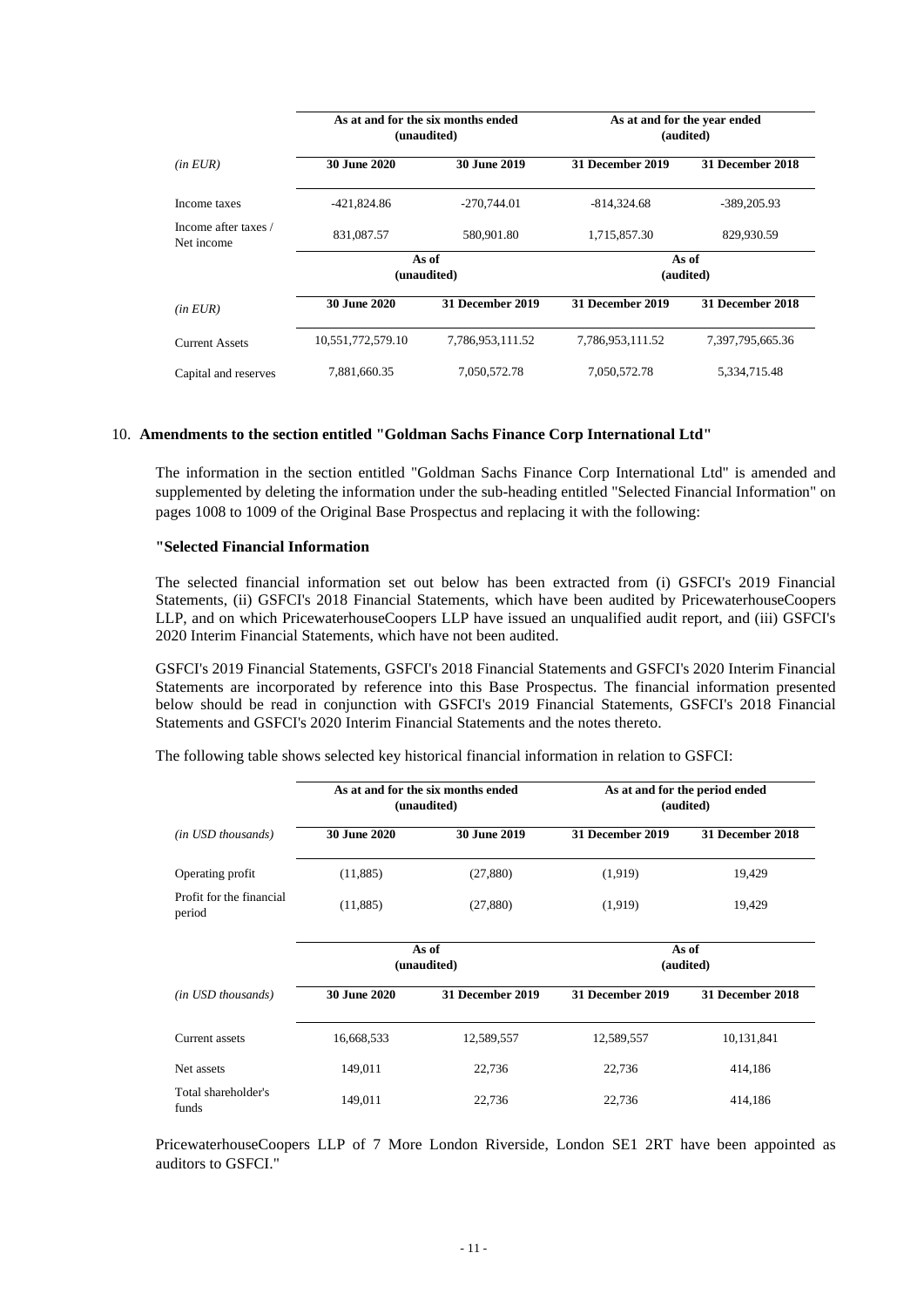## 11. **Amendments to the section entitled "Selling Restrictions"**

The information in the section entitled "Selling Restrictions" is amended and supplemented by deleting the first paragraph of the sub-section entitled "Switzerland" on page 1099 of the Original Base Prospectus and replacing it with the following:

"Each offeror of Securities represents and agrees that it has not made and will not make an offer of Securities to the public in Switzerland, except that it may make an offer of such Securities to the public in Switzerland

- (a) if the relevant Final Terms in respect of any Securities specify Switzerland as a Public Offer Jurisdiction, in the period beginning and ending on the dates specified in the relevant Final Terms and consent has been granted to its use for the purpose of such offer to the public in accordance with article 36 para. 4 of the Swiss Federal Financial Services Act ("**FinSA**") and article 45 Financial Services Ordinance ("**FinSO**");
- (b) in any circumstances falling within the exemptions listed in article 36 para. 1 FinSA; or
- (c) where such offer does not qualify as a public offer in Switzerland,

provided that no offer of Securities referred to in (b) and (c) above shall require the Issuer or any offeror to publish a prospectus pursuant to article 35 FinSA. For the purposes of this provision, the expression "offer to the public" refers to the respective definitions in article 3 lit. g and h FinSA and as further detailed in the FinSO."

## 12. **Amendments to the section entitled "General Information"**

The information in the section entitled "General Information" is amended and supplemented by:

(a) deleting the no significant change and no material adverse change statements relating to GSW in subsection 3 (*No significant change and no material adverse change*) on page 1115 of the Original Base Prospectus and replacing it with the following:

"There has been no significant change in the financial position or financial performance of GSW since 30 June 2020. There has been no material adverse change in the prospects of GSW since 31 December 2019.";

(b) deleting the no significant change and no material adverse change statements relating to GSFCI in sub-section 3 (*No significant change and no material adverse change*) on page 1115 of the Original Base Prospectus and replacing it with the following:

"There has been no significant change in the financial position or financial performance of GSFCI since 30 June 2020. There has been no material adverse change in the prospects of GSFCI since 31 December 2019."; and

(c) deleting sub-section 5 entitled "Availability of Documents" on pages 1115 to 1116 of the Original Base Prospectus and replacing it with the following:

## "**5. Availability of Documents**

Copies of the following documents will be made available for at least 10 years and may be obtained free of charge upon request during normal business hours from the specified office of the Issuers and the office of the Paying Agent in Luxembourg and each of the Paying Agents and (in the case of (i), on https://www.goldman-sachs.ch/ch/media/ch/dokumente/sonstiges/19-  $10-04-GSFCI$  Constitutional Documents.pdf and in the case of (ii) to (iv),(xviii),(xix) and (xx) on the website of the Issuer at https://www.goldmansachs.com/investor-relations/:

- (i) the constitutional documents of GSI;
- (ii) the constitutional documents of GSW;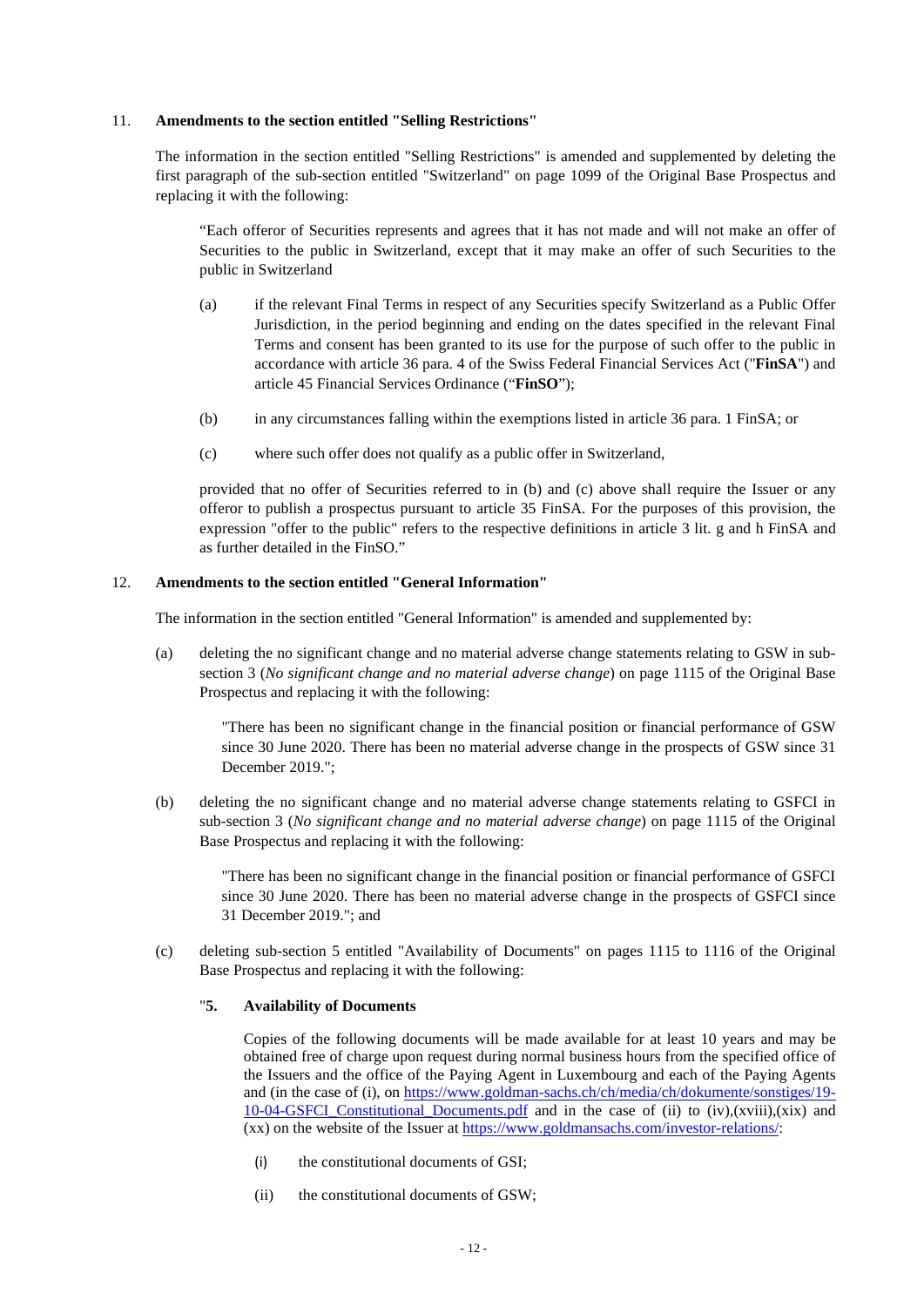- (iii) the constitutional documents of GSFCI;
- (iv) the certificate of incorporation of GSG;
- (v) GSI's 2020 Second Quarter Financial Report;
- (vi) GSI's 2020 First Quarter Financial Report;
- (vii) GSI's Regulatory Ratios, 31 December 2019;
- (viii) GSI's 2019 Annual Report;
- (ix) GSI's 2018 Annual Report;
- (x) GSW's 2018 Financial Statements;
- (xi) GSW's 2019 Financial Statements;
- (xii) GSW's 2020 Interim Financial Statements;
- (xiii) GSFCI's 2019 Financial Statements;
- (xiv) GSFCI's 2018 Financial Statements;
- (xv) GSFCI's 2020 Interim Financial Statements;
- (xvi) GSG's 24 July 2020 Form 8-K;
- (xvii) GSG's 15 July 2020 Form 8-K;
- (xviii) GSG's 2020 Second Quarter Form 10-Q;
- (xix) GSG's 2020 First Quarter Form 10-Q;
- (xx) GSG 2020 Proxy Statement;
- (xxi) GSG'S 2019 Form 10-K;
- (xxii) the GSG Guaranty;
- (xxiii) the GSI Guarantee;
- (xxiv) the GSI (Cayman) Guarantee;
- (xxv) the Programme Agency Agreement;
- (xxvi) the Deed of Covenant and the Cayman Deed of Covenant;
- (xxvii) the Issue Terms for each Tranche or Series of Securities that are listed on the Official List of the Luxembourg Stock Exchange or any other stock exchange;
- (xxviii) a copy of the Base Prospectus;
- (xxix) a copy of any supplement to the Base Prospectus and Issue Terms; and
- (xxx) all reports, letters and other documents, balance sheets, valuations and statements by any expert any part of which is extracted or referred to in this Base Prospectus."

#### **Applicable Final Terms**

The amendments included in this Prospectus Supplement shall only apply to Final Terms, the date of which falls on or after the approval of this Prospectus Supplement.

#### **Interpretation**